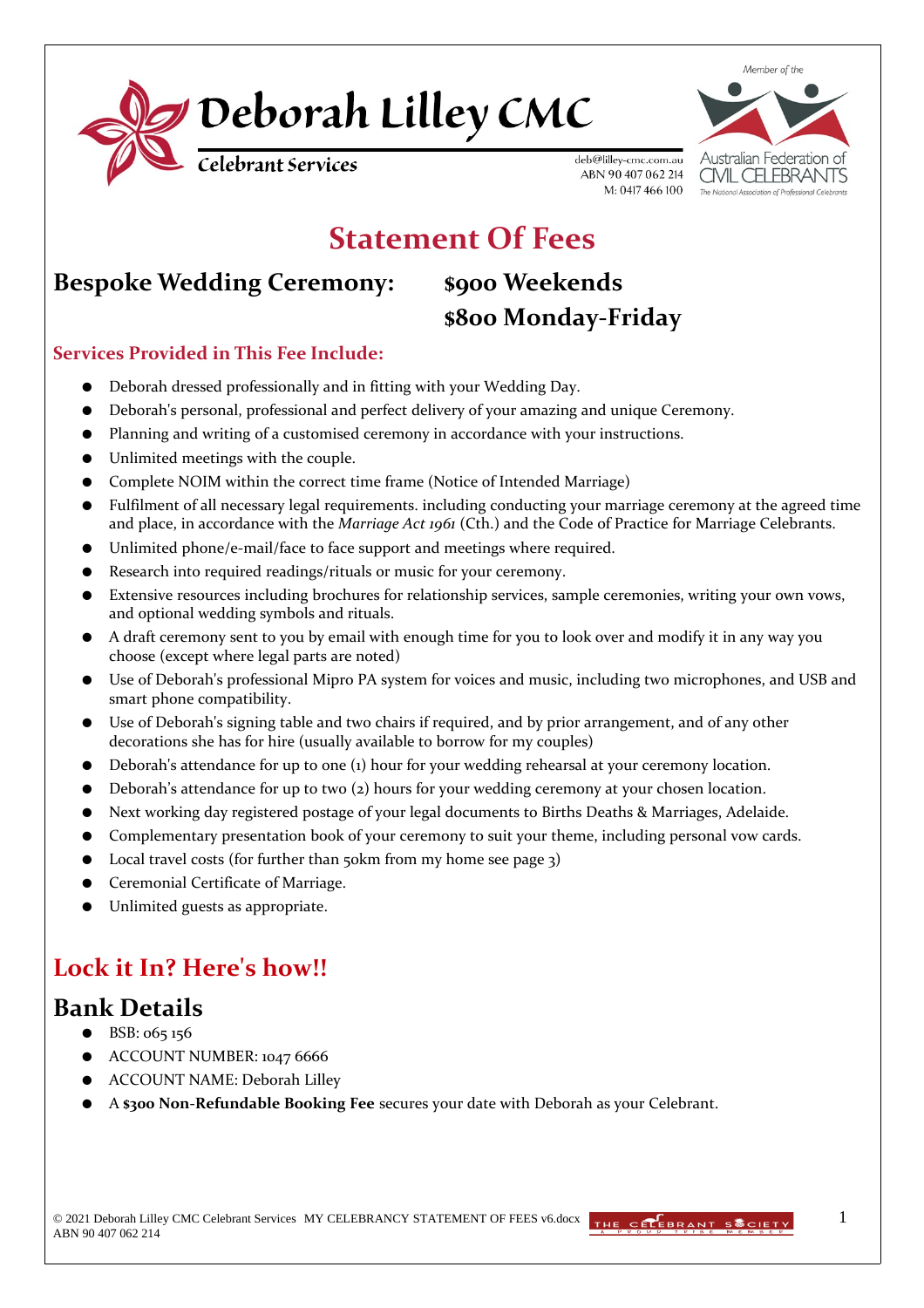# **Simple Legal Ceremony: \$300**

#### **Services Provided in This Fee Include:**

- Deborah dressed professionally and in fitting with your Wedding Day.
- Deborah's personal, professional, and perfect delivery of your Ceremony.
- Initial booking meeting at Deborah's home office with the couple.
- Complete NOIM within the correct time frame (Notice of Intended Marriage)
- Fulfilment of all necessary legal requirements. including conducting your marriage ceremony at the agreed time and place, in accordance with the *Marriage Act 1961* (Cth.) and the Code of Practice for Marriage Celebrants.
- Unlimited phone and e-mail support where required.
- Pre-written short and legal ceremony.
- A one (1) hour booking for your wedding ceremony on the date of your choice (Monday to Friday only), at Deborah's home office.
- Next working day registered postage of your legal documents to Births Deaths & Marriages, Adelaide.
- Ceremonial Certificate of Marriage.
- Attendance strictly limited to just you and your two witness (whom I can provide by arrangement).

# **Simple Weekday Elopement: \$500**

### **Services Provided in This Fee Include:**

- Deborah dressed professionally and in fitting with your Wedding Day.
- Deborah's personal, professional, and perfect delivery of your amazing Ceremony.
- Initial booking meeting at my home office with the couple.
- Complete NOIM within the correct time frame (Notice of Intended Marriage)
- Fulfilment of all necessary legal requirements. including conducting your marriage ceremony at the agreed time and place, in accordance with the *Marriage Act 1961* (Cth.) and the Code of Practice for Marriage Celebrants.
- Unlimited phone and e-mail support where required.
- Pre-written short and legal ceremony, with options to add a ring exchange and personal vows to each other.
- Use of Deborah's signing table and two chairs if required, and by prior arrangement
- A one (1) hour booking for your wedding ceremony on the date of your choice (Monday to Friday only), at my home, or yours, or other local place by arrangement.
- Registered postage of your legal documents to Births Deaths & Marriages, Adelaide.
- Complementary presentation book of your ceremony in pocket style booklet.
- Ceremonial Certificate of Marriage.
- Local travel costs up to 20kms from Deborah's home (for further than 20km from my home see page 3)
- Unlimited guests as appropriate.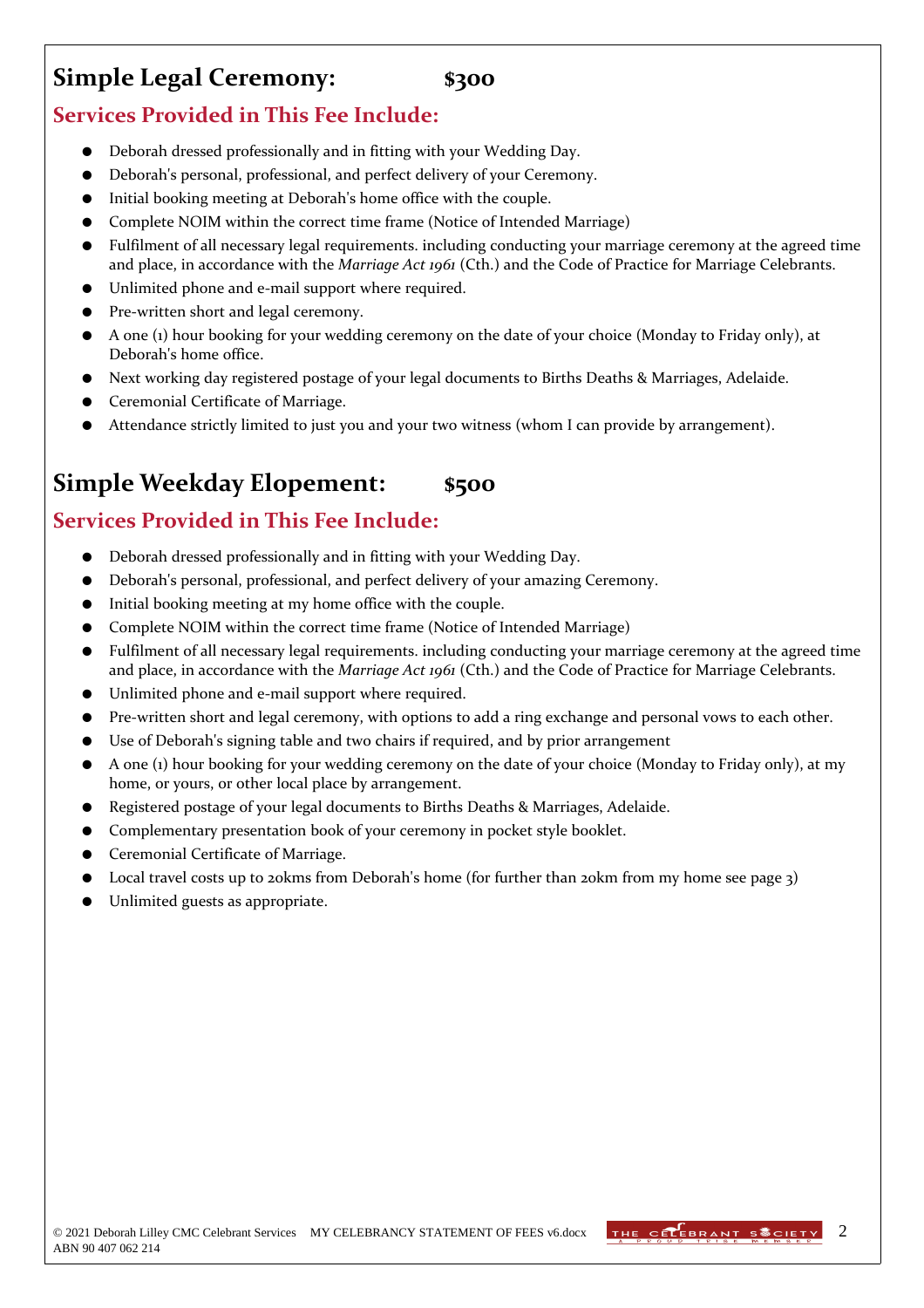# **Vow Renewals and Commitment Ceremonies: \$600**

#### **Services Provided in This Fee Include:**

- Deborah dressed professionally and in fitting with your day.
- Deborah's personal, professional, and perfect delivery of your amazing and unique Ceremony.
- Planning and writing of a customised ceremony in accordance with your instructions.
- Unlimited meetings with the couple.
- Unlimited phone/e-mail/face to face support and meetings where required.
- Research into required readings/rituals or music for your ceremony.
- Extensive resources including brochures for relationship services, sample ceremonies, writing your own vows, and optional wedding symbols and rituals.
- Use of Deborah's professional Mipro PA system for voices and music, including two microphones and USB and smart phone compatibility.
- Use of Deborah's signing table and two chairs for if required, and by prior arrangement, and of any other decorations she has for hire (usually available to borrow for my couples)
- Deborah's attendance for up to two  $(z)$  hours for your ceremony at your chosen location.
- Complementary presentation book of your ceremony to suit your theme.
- Local travel costs (for further than  $50km$  from my home see page  $3$ )
- Unlimited guests as appropriate.

## **Other Ceremonies and Services**

- Funerals, Memorials and Life Celebrations **\$300**
- Baby Namings \$400 (Includes certificates for Baby and Godparents)
- Prices on request for Pet funerals, Divorce parties and, well, anything really...
- MC services start at **\$250 for 3 hours, \$75 @ hour** thereafter. Includes group photos, ceremony and/or reception coordination services as needed.

# **Available Services That May Change Your Costs:**

- Want a friend to run your ceremony? Great!!! Deborah can be the legal entity that marries you, while your friend does all the rest! **Co-piloted ceremony: \$200 Discount!**
- Want to be Deborah's only booking for the day? No worries, Deborah's exclusively yours option : **\$250 surcharge.** Includes Deborah on site at your ceremony location for an extended three (3) hours, and ceremony coordination.
- Public Holidays & Public Holiday Weekends: **\$100 surcharge at Deborah's discretion.**
- Provision of coloured sand (for Ritual ceremony): **\$5 per person & colour.** Costs involved in setting up any required rituals (including but not exclusively Handfastings, candles, sand, wine etc.)
- Travel over 50km from Deborah's home (100km total) is charged at **\$1 @ km each way after first 100kms.** Wedding rehearsals over 50km from my home will incur an additional travel fee of \$1 @ km for ALL kms. Toll or parking fees if applicable.

Adelaide CBD ceremonies automatically incur a \$20 parking fee, unless a dedicated parking space can be guaranteed for Deborah at the venue.

Travel and accommodation expenses out of the Adelaide CBD, or over a two hour drive (each way).

- Changing a Simple Legal Ceremony to an Elopement or Bespoke Ceremony Charges will apply at Deborah's discretion.
- Changing from a weekday to a Weekend Ceremony Charges will apply at Deborah's discretion.
- Services required as requested at a later date by the couple Charges will apply at Deborah's discretion.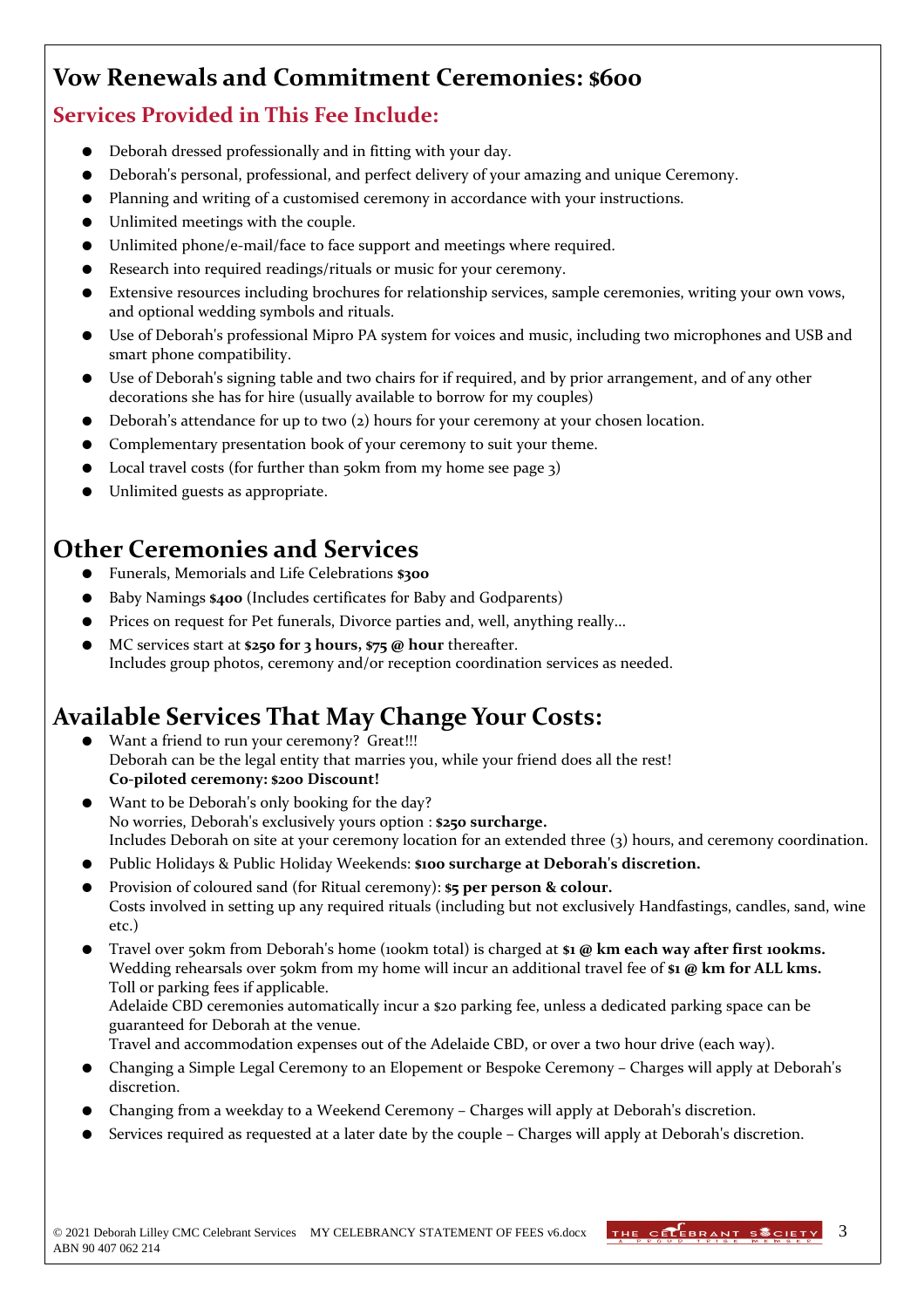## **Fee & Invoicing Terms and Conditions**

#### **Fee Policy**

- 1. A **\$300 Non-Refundable Booking Fee** is required to secure Deborah's services as your Celebrant on the date as stated, for a maximum of two (2) hours. This must be paid before or at the time of filling out the NOIM (Notice of Intended marriage) and/or at our first meeting.
- 2. If the Couple wishes to change the agreed date, time or location of the ceremony, and this conflicts with Deborah's prior commitments, Deborah will inform the Couple within seven (7) days of receiving the request for change, that she cannot perform the ceremony as requested. In these circumstances, Deborah will be entitled to cancel the Contract and retain the non-refundable Booking Fee.
- 3. If the ceremony venue is to be changed for any reason whatsoever (including for poor weather) on the day of the ceremony, then the Couple must notify Deborah, no less than three (3) hours prior to the ceremony time, to ensure that she will be able to travel to the alternative venue. Deborah will not be held responsible for any delays in the ceremony time, due to such change. The Couple agrees and acknowledges that if the location for the ceremony changes, Deborah may review and adjust the cost of the ceremony, accordingly.
- 4. The **Final Balance of Fees** is payable at least two (2) months prior to your ceremony date. A reminder will be sent out at the beginning of the month prior to the due date, and ceremonies will not take place without full payment being received. If the remaining balance is not received within this time, Deborah is under no obligation to conduct the ceremony, may cancel the Contract, with written notice to the Couple, and retain the

**Non-Refundable Booking Fee** and all other monies paid. This **Final Balance of Fees** is allocated to work carried out by Deborah in the following way – 50% ceremony construction and paperwork, 50% on-the-date services.

- 5. Payments can be made by cash or bank transfer.
- 6. An invoice and contract will be provided for approval and signature of the couple, this secures pricing and ceremony date as per the document.
- 7. Waiting time at Rehearsal and or Ceremony For excessive lateness of half an hour or more from the agreed start time there will be a minimum of a \$50@hour charge at the Celebrant's discretion, payable within 5 business days to ensure lodgement of all legal documentation to Births, Deaths and Marriages.

Deborah reserves the right to leave the ceremony location if both or either of the parties have not arrived, or the ceremony cannot proceed for any other reason outside of the Celebrant's control. In these circumstances, the Couple forfeit all monies paid to the Celebrant, and at Deborah's discretion may be required to pay again.

8. All couples agree to abide by the Marriage Act 1961 (Cth), SA State Law, and the Code of Practice that governs a Marriage Celebrants duties in conducting a legally binding marriage. In accordance with this Deborah reserves the right to refuse to marry a couple that are, or appear to be, intoxicated, or under the influence of anything that would possibly inhibit them being 'of legally sound mind'.

In these circumstances, the Couple forfeit all monies paid to the Celebrant, and at Deborah's discretion may be required to pay again. .

In the case of a ceremony being postponed/cancelled, this schedule may become null and void.